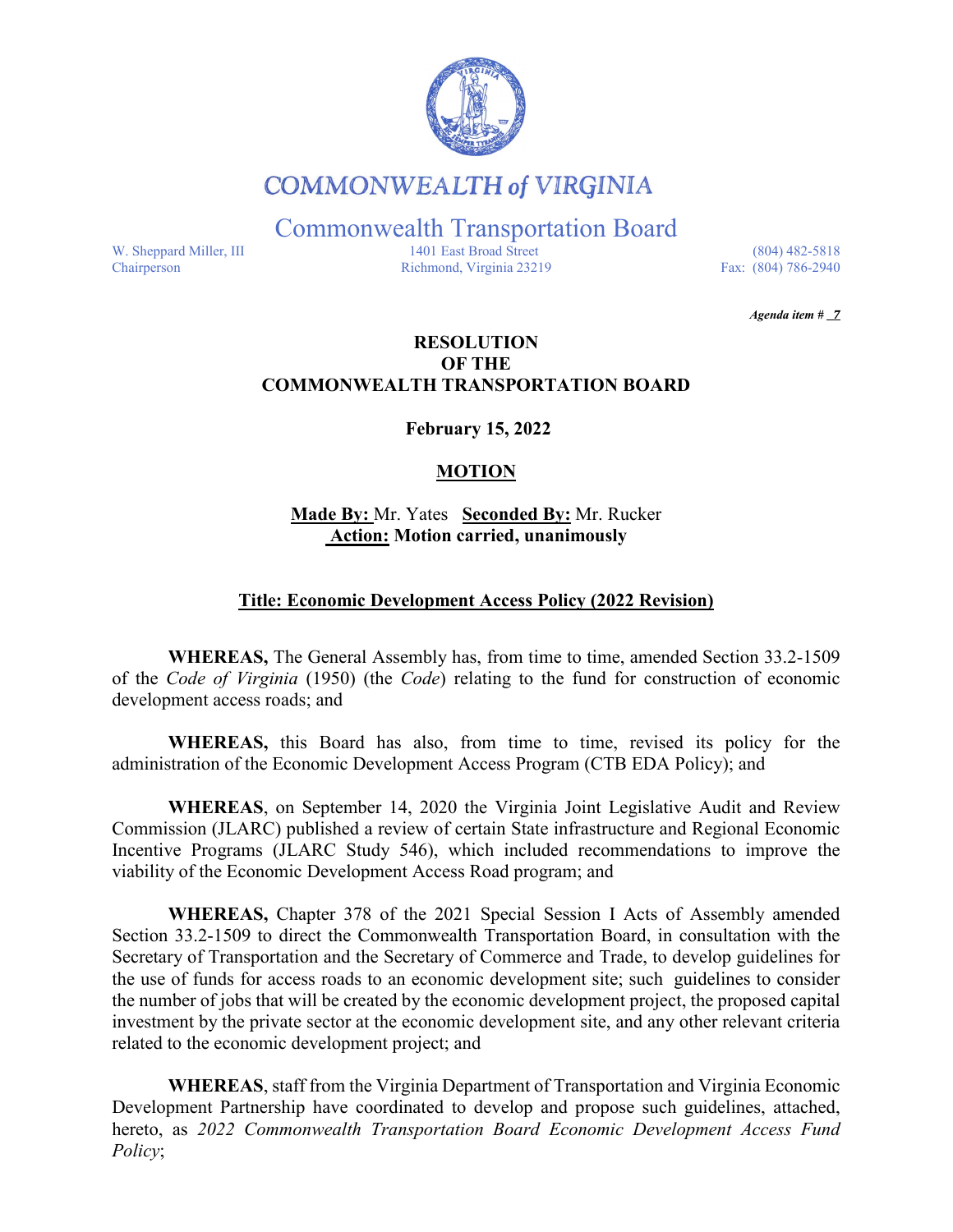Resolution of the Board Economic Development Access Policy (2022 Revision) February 15, 2022 Page 2 of 2

**NOW, THEREFORE, BE IT RESOLVED** that the Commonwealth Transportation Board (CTB) hereby adopts the policy attached hereto and entitled *2022 Commonwealth Transportation Board Economic Development Access Fund Policy*, dated January 12, 2022 to govern the use of economic development access funds pursuant to Section 33.2-1509, as amended, of the *Code.*

**BE IT FURTHER RESOLVED** that the *2022 Commonwealth Transportation Board Economic Development Access Fund Policy* shall become effective immediately, and shall supersede all policies heretofore adopted by this Board governing the use of economic development access funds and further directs the Department to develop guidelines implementing this revised policy.

####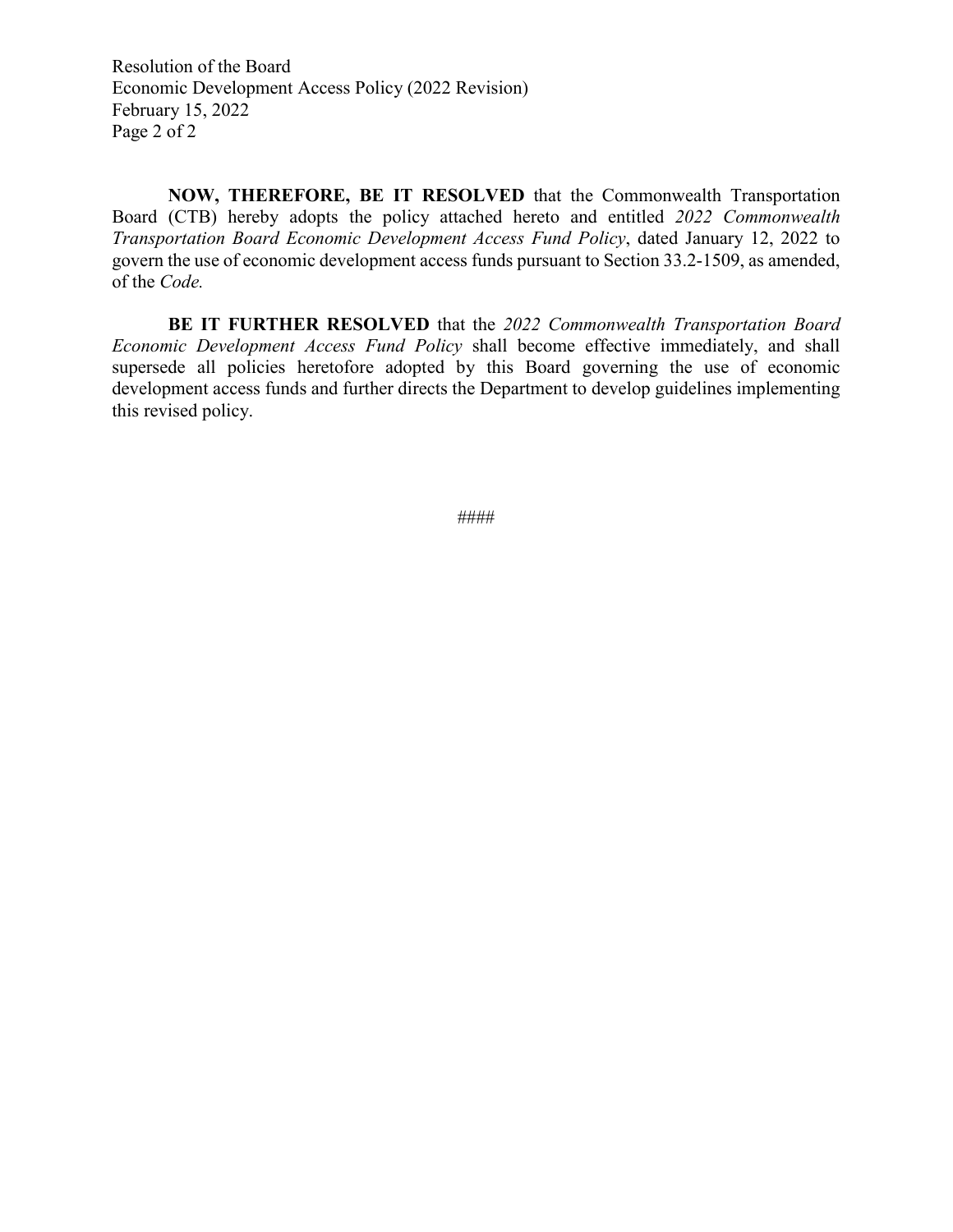# **CTB Decision Brief**

## Commonwealth Transportation Board Economic Development Access Policy

**Issue:** The Economic Development Access (EDA) Program provides adequate access to development sites for qualifying businesses. A qualifying business will meet the Virginia Economic Development metric of a basic employer. Adequate access, in consideration of the type and volume of traffic anticipated to be generated by the subject site, may require the construction of a new roadway, improvement of an existing roadway, or both, to serve the designated site.

A JLARC report published on September 14, 2020, titled Infrastructure and Regional Incentives, recommended several changes to the EDA program to include developing new guidelines that include provisions for the # of jobs, capital investment, or other relevant criteria and to revise guidelines to align with VEDP's project selection criteria, which are designed to enhance economic benefits. At its 2021 Special Session, the General Assembly amended § 33.2-1509 Amendment providing for changes and requiring guidelines for the use of funds to take into account job creation, capital investment, and other relevant economic development considerations. These provisions are not currently reflected in the Economic Development Access Policy

**Facts:** Virginia Code 33.2-1509 provides funds to the Commonwealth Transportation Board (the Board) to be expended by the Board for "constructing, reconstructing, maintaining, or improving access roads within localities to economic development sites …"

Recommendations from the JLARC report and resultant revisions to the Code encouraged VDOT to work with VEDP on potential improvements to the EDA policy. VEDP surveyed stakeholders and researched other similar state programs. Based on feedback and research, VEDP presented recommendations to VDOT. VDOT staff then evaluated the recommendations and developed potential modifications to the policy. VDEP has concurred with proposed modifications. The proposed modifications include updating the application process to increase potential for success and address amendments to the Code of Virginia. Modifications also increase maximum allocation to align with current construction costs and provide design-only grants to address lead time and allow potential businesses to increase their level of readiness. The modifications also establish reduced capital investment requirements for economically distressed localities and provide credit for capital investment for jobs created or jobs retained for expansion of existing businesses.

#### **Recommendations:**

VDOT recommends that the CTB adopt the proposed Economic Development Access Policy to ensure compliance with § 33.2-1509 of the *Code of Virginia* to provide for updating the application process, increase maximum allocation, provide design-only grants, reduce capital investment requirements for economically distressed localities and provide credit for capital investment for jobs created.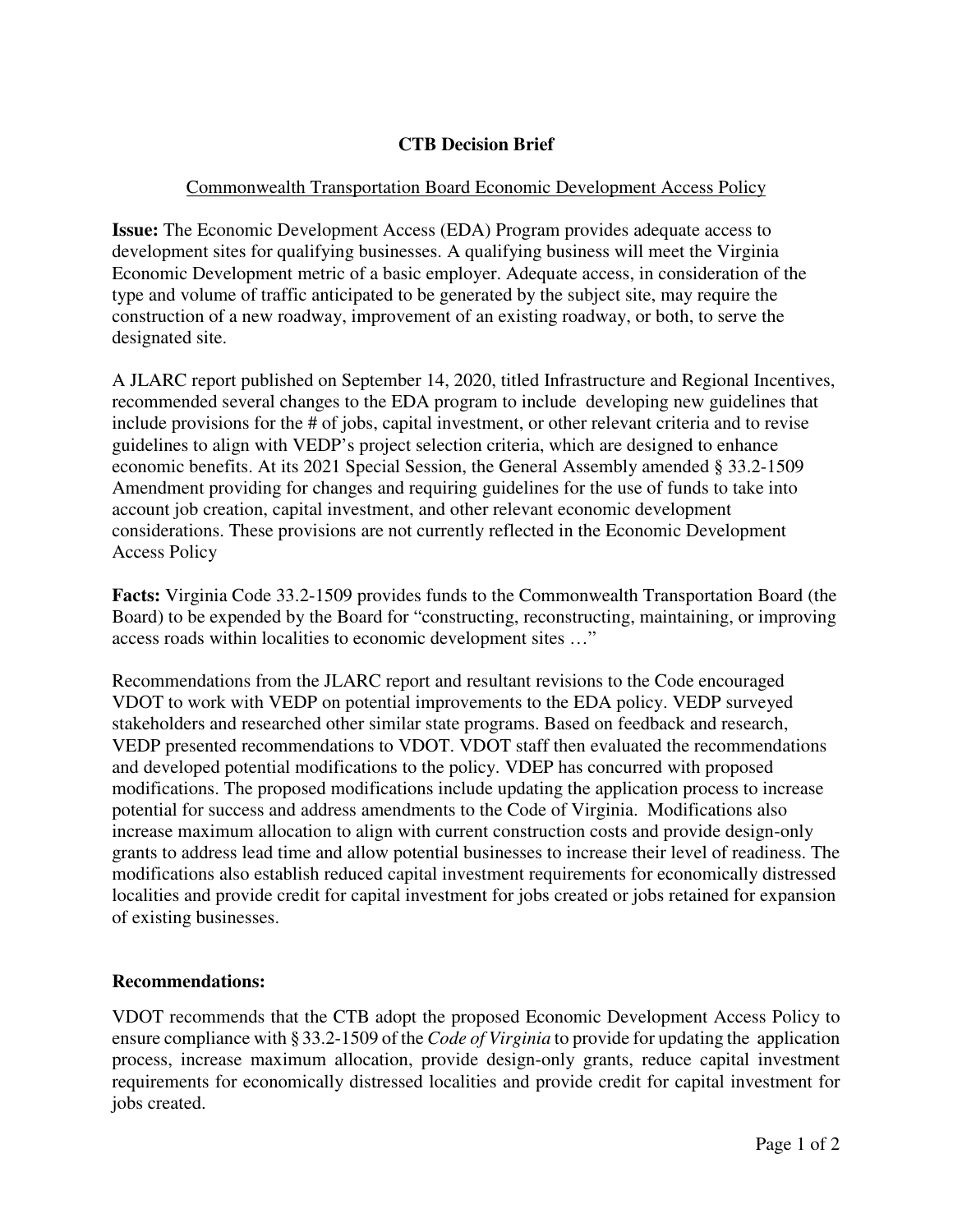**Action Required by the CTB:** Implementation of the recommended changes necessitates revision of the CTB's current policy for administering the funds. A resolution is provided for formal vote.

**Result, if Approved:** The CTB's policy for administering the funds set aside under section 33.2.1509 of the *Code of Virginia* will be revised to reflect the recommended changes.

**Options:** Approve, Deny, or Defer.

#### **Public Comments/Reactions:** None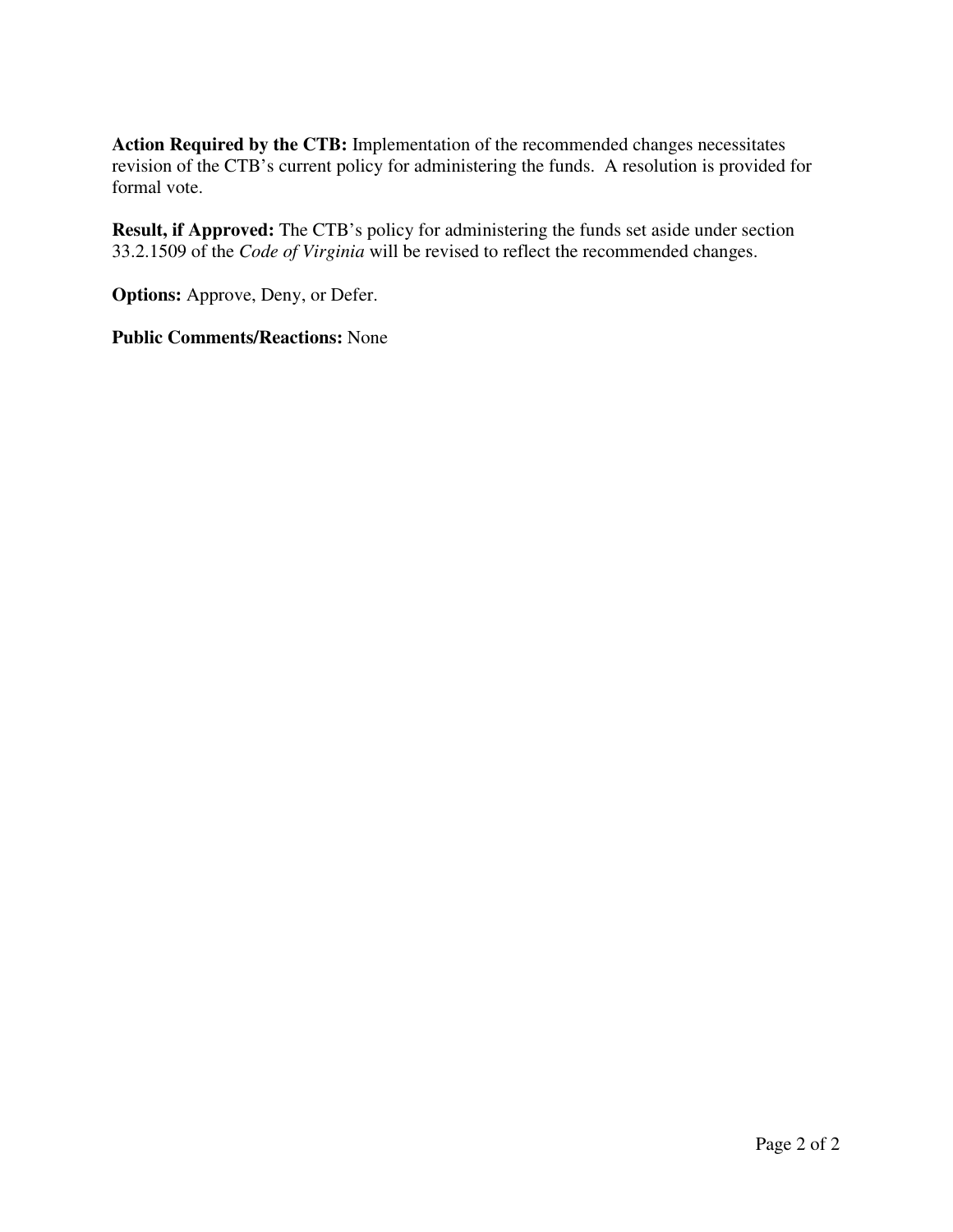# **2022 Commonwealth Transportation Board**

# **Economic Development Access Fund Policy**

#### GENERAL

- 1. The Commonwealth Transportation Board and the Department of Transportation (the Department) will consult and work closely with the Virginia Economic Development Partnership (VEDP) in determining the use of economic development road access funds and will rely on the recommendations of the VEDP in making decisions as to the allocation of these funds. In making its recommendations to this Board, the VEDP and the Department will take into consideration the impact of the proposed facility on the employment and tax base of both the area in which the facility is to be located and the Commonwealth of Virginia. Further, in developing guidelines for the use of the funds, the Board directs the Department to develop to take into consideration, at a minimum, the following criteria: site readiness, transportation need, potential and/or predicted job creation, and economic stress of the community in which the project is proposed.
- 2. The use of economic development access funds shall be limited to: (a) providing adequate access to economic development sites on which new or substantially expanding manufacturing, processing, research and development facilities, distribution centers, regional service centers, corporate headquarters or other establishments that also meet basic employer criteria as determined by the Virginia Economic Development Partnership in consultation with the Virginia Department of Business Assistance; (b) improving existing roads that may not be adequate to serve the establishments as described in (a); and (c) providing for costs associated directly with program administration and management of project requests prior to CTB approval with such costs not expected to exceed 1% of the allocation annually.
- 3. Economic development access funds may not be used for the construction of access roads to schools, hospitals, libraries, airports, armories, speculative office buildings, shopping centers, apartment buildings, professional offices, residential developments, churches, hotels, motels, or similar facilities, whether public or private. (Access roads to licensed, public-use airports, while provided for in the *Code of Virginia* (*COV*) Section 33.2-1509, are funded and administered separately)
- 4. No cost incurred prior to this Board's approval of an allocation from the economic development access fund may be reimbursed by such funds. Economic development access funds shall be authorized only after certification that the economic development establishment as listed or meeting the criteria as described will be built under firm contract, or is already constructed, or upon presentation of acceptable surety in accordance with paragraph A. of Section 33.2-1509 of *COV.*
- 5. Funds for economic development access road projects are to be used only for the physical construction and/or engineering of an access road necessary to support the traffic generated by a new or expanding qualified establishment. Access funds may be used to relocate existing utilities only to the extent the location of those utilities conflict with access road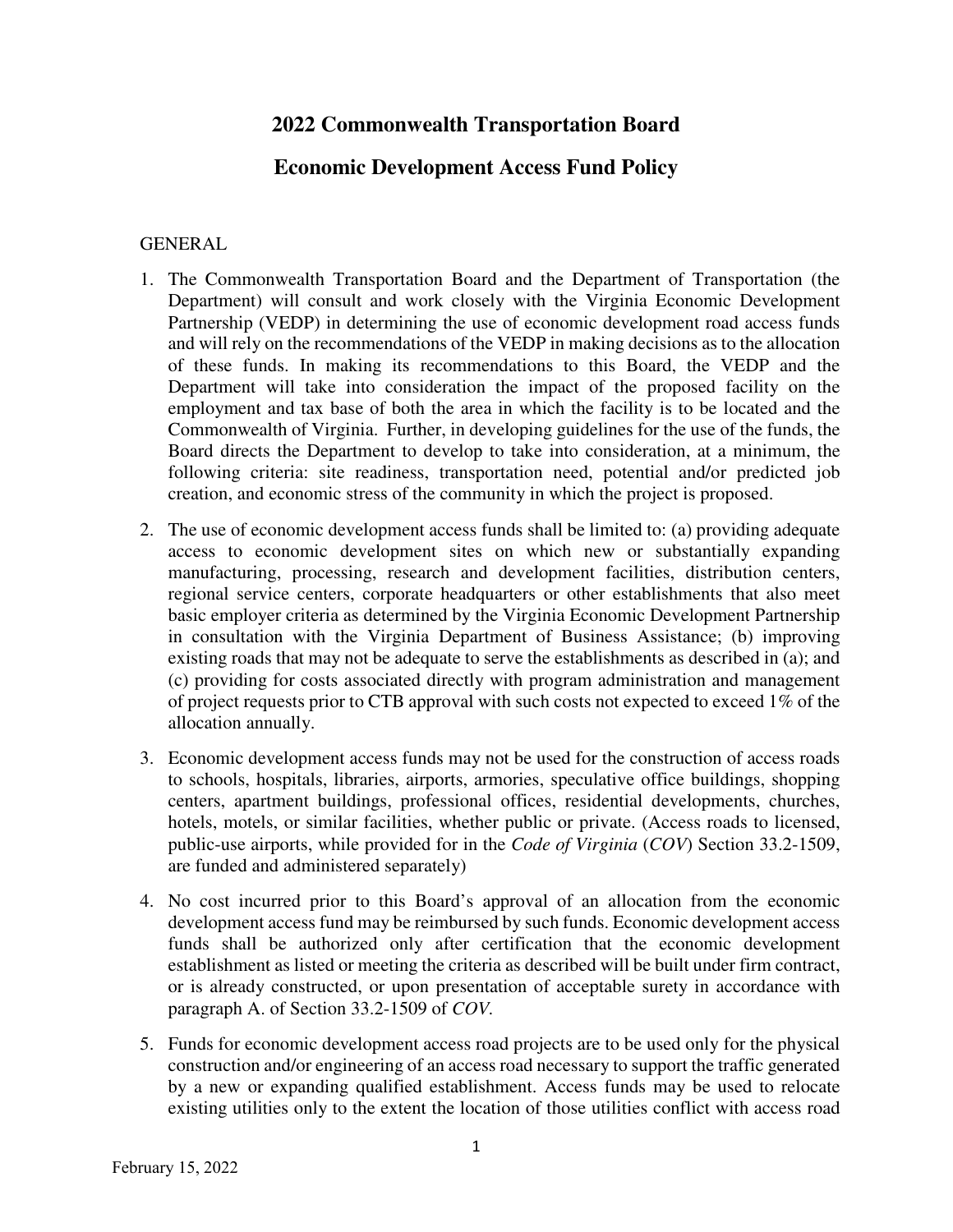construction. Economic development access funds shall not be used for the acquisition of rights of way. Where an existing economic development access road is part of the road system of the Department or the locality in which it is located, economic development access funds may be used to upgrade the existing road only to the extent required to meet the needs of traffic generated by new or expanding eligible establishments.

- 6. Economic development access funds shall not be used to construct or improve roads on a privately owned economic development site. Nor shall the construction of a new access road to serve any economic development site on a parcel of land which abuts a road constituting a part of the systems of state highways or the road system of the locality in which it is located be eligible for economic development access funds, unless the existing road is a limited access highway and no other access exists
- 7. In the event an economic development site has access according to the foregoing provisions of this policy, but it can be determined that such access is not adequate in that it does not provide for safe and efficient movement of the traffic generated by the eligible establishment on the site or that the site's traffic conflicts with the surrounding road network to the extent that it poses a safety hazard to the general public, consideration will be given to funding additional improvements. Such projects shall be evaluated on a caseby-case basis upon request, by resolution, from the local governing body. Localities are encouraged to establish planning policies which will discourage incompatible mixes such as industrial and residential traffic.
- 8. Prior to this Board's allocation of funds for such construction or road improvements to an eligible economic development establishment proposing to locate or expand in a county, city or town, the governing body shall by resolution request the access funds and shall be responsible for the preliminary negotiations with the eligible establishment and others interested. Engineers of the Department will be available for consultation with the governing bodies and others, and may prepare surveys, plans, engineering studies, and cost estimates, when requested and funded by the locality.

# **BOARD ALLOCATIONS**

- 9. Allocations made available under this program may be for projects in Counties, Cities, or Towns which receive street maintenance payments under section 33.2-319 of *COV*. A town whose streets are maintained under either Section 33.2-339 or 33.2-340, of *COV*, shall be considered as part of the county in which it is located.
- 10. A locality may receive an unmatched allocation of economic development access funds up to \$150,000 in any fiscal year and an additional \$50,000 in economic development access funds matched dollar-for-dollar from funds not administered by this Board for a designonly project. The local governing body shall guarantee by bond or other acceptable surety that the plans will be developed to standards acceptable to the Department and will be completed to standards acceptable to the Department within 24 months of the allocation. The Department is authorized to provide design-only unmatched allocations up to \$100,000 without Board approval provided all other provisions of this policy are met and the Department provides the Board with an annual report of those allocations.
- 11. A locality may receive an unmatched allocation of economic development access funds up to \$700,000 in any fiscal year for the construction of an access road project or for the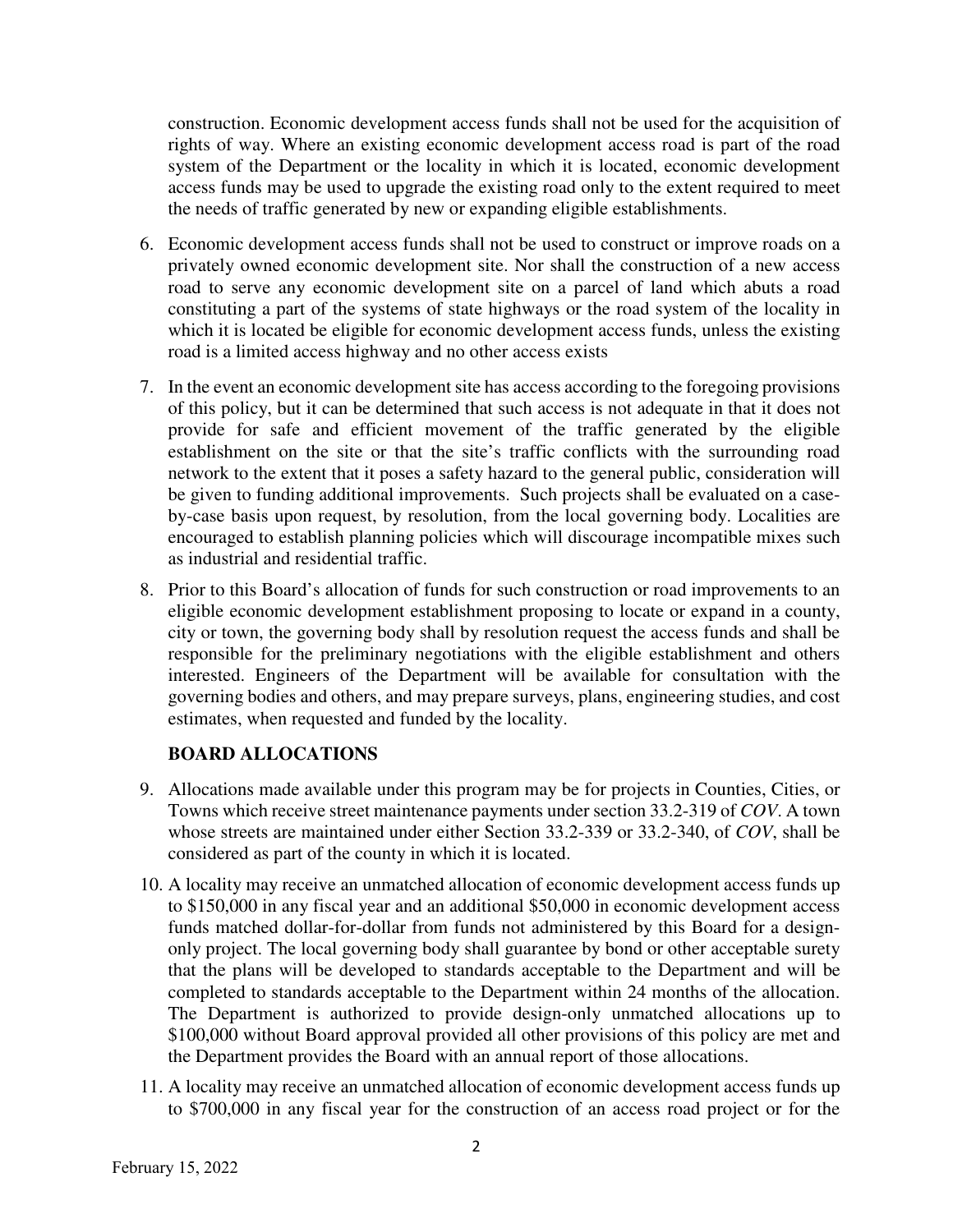combined design and construction of an access road project. The unmatched allocation may be supplemented with up to \$150,000 in economic development access funds, to be matched dollar-for-dollar from funds other than those administered by this Board. Such supplemental funds shall be considered only if the total estimated cost of eligible items for the economic development access improvement exceeds \$700,000.

- 12. No locality may receive allocations exceeding \$850,000 in a single fiscal year
- 13. If an eligible site is owned by a regional industrial facility authority, as defined in Section 15.2-6400 et seq., of the *Code*, funds may be allocated for construction of an access road project to that site without penalty to the jurisdiction in which the site is located. This provision may be applied to one regional project per fiscal year in any jurisdiction, with the same funding limitations as prescribed for other individual projects.
- 14. Notwithstanding the provisions herein, for Major Employment and Investment (MEI) projects as defined in Section 2.2-2260, of the *Code* and administered by the Virginia Economic Development Partnership, the locality may receive up to \$500,000 unmatched allocation and \$150,000 dollar for dollar matched allocation for a design-only project. The local governing body shall guarantee by bond or other acceptable surety that plans for a MEI project will be developed to standards acceptable to VDOT.
- 15. In addition, for projects utilizing economic development access funds to serve approved MEI projects, the locality may receive up to \$500,000 unmatched allocation and an additional \$500,000 matched allocation for a road construction project. Project allocations for a given MEI project may be cumulative for not more than two years.
- 16. Eligible items of construction and engineering shall be limited to those which are essential to providing an adequate facility to serve the anticipated traffic while meeting all appropriate CTB and state policies and standards. However, additional pavement width or other features may be eligible where necessary to qualify the road facility in a city or town for maintenance payments under Section 33.2-319, of the *Code*.
- 17. Except as provided for in paragraph 15 pertaining to MEI projects, it is the intent of the Board that economic development access funds not be anticipated from year to year. Unused eligibility cannot be allowed to accumulate and be carried forward from one fiscal year to another.
- 18. As a condition of the any economic development allocations for a construction or combined design and construction project, the locality must demonstrate that capital investment outlay of the eligible establishment and certain investment by the locality in the land and the building on the site occupied by the eligible establishment as follows:
	- a. Investments shall be five times or greater of the allocation for a locality that is not designated as a single or double distressed locality, as defined by VEDP in the year that the allocation is made, or
	- b. Investments shall be four times or greater of the allocation for a locality that is designated as a single distressed locality, as defined by the VEDP, in the year that the allocation is made, or